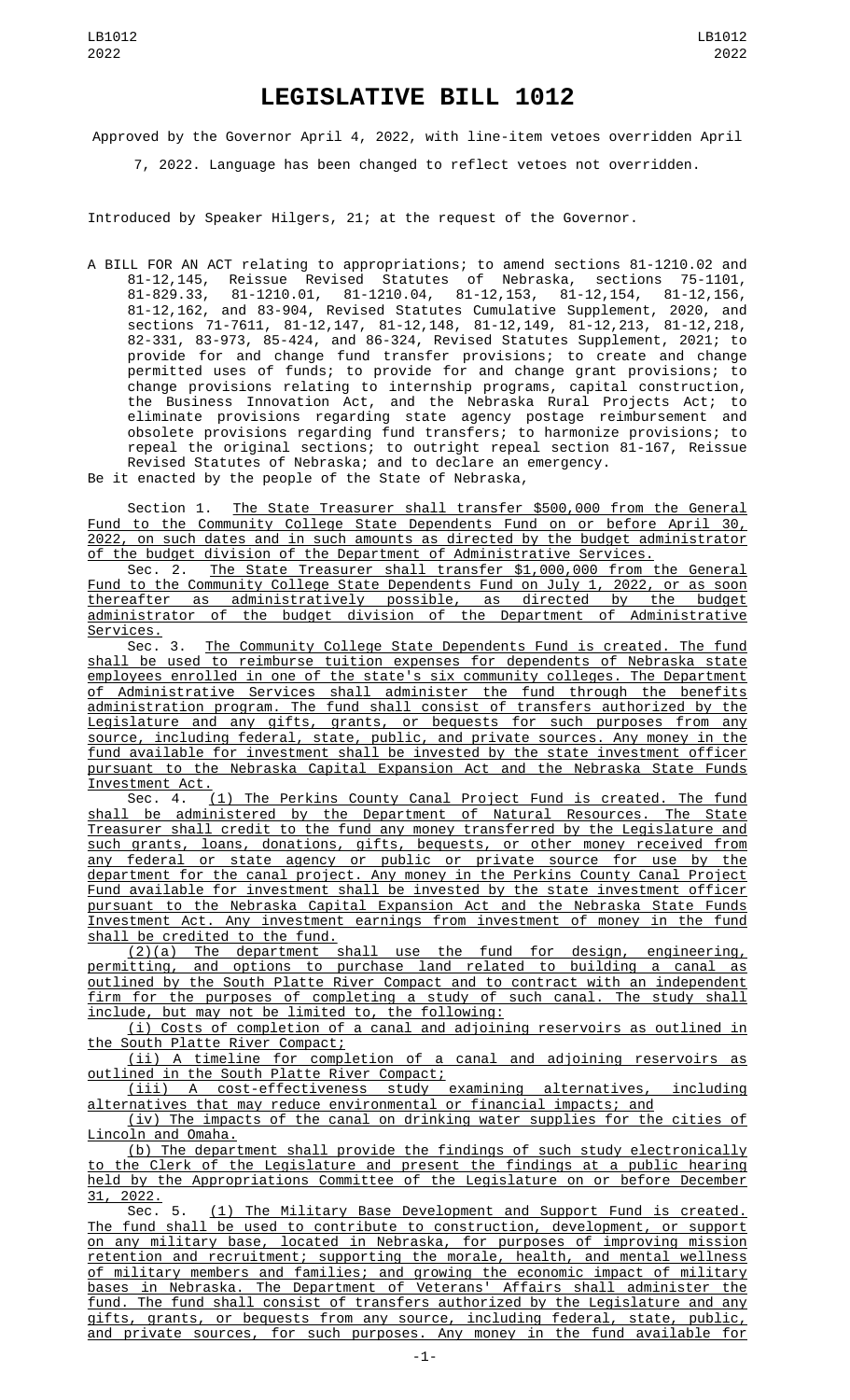LB1012 2022

investment shall be invested by the state investment officer pursuant to the Nebraska Capital Expansion Act and the Nebraska State Funds Investment Act. (2) The fund may be used for projects on military bases located in

Nebraska, including, but not limited to:

(a) An outdoor airman amenity pavilion;

(b) Track and field stadium improvements;

(c) A parade-ground walking trail;

(d) Improvements at Willow Lakes Golf Course;

(e) Base Lake improvements;

(f) Landscape enhancements;

(g) Deterrence Park;

(h) Looking Glass Heritage Park;

(i) Quarters 13 comprehensive repairs, design, and construction; and

(j) B1000 Rooftop Garden.

(3) The Department of Veterans' Affairs shall require a match of private funding in an amount equal to or greater than one-half of the total cost of any project listed in subsection (2) of this section prior to authorizing an expenditure from the fund.

Sec. 6. The Trail Development and Maintenance Fund is hereby created. The fund shall consist of transfers at the direction of the Legislature and any gifts, bequests, or other contributions to such fund from public or private entities. The Game and Parks Commission shall administer the fund to provide grants to natural resources districts to assist in completing the Missouri-Pacific trail between the cities of Lincoln and Omaha. Any money in the fund available for investment shall be invested by the state investment officer pursuant to the Nebraska Capital Expansion Act and the Nebraska State Funds Investment Act.

Sec. 7. (1) The Jobs and Economic Development Initiative Fund is created. The fund shall be administered by the Department of Natural Resources. The State Treasurer shall credit to the fund any money transferred to the fund by the Legislature and such donations, gifts, bequests, or other money received from any federal or state agency or public or private source. The fund shall be used for water and recreational projects pursuant to the Jobs and Economic Development Initiative Act. Any money in the fund available for investment shall be invested by the state investment officer pursuant to the Nebraska Capital Expansion Act and the Nebraska State Funds Investment Act. Any investment earnings from investment of money in the fund shall be credited to the fund.

(2) An amount, not to exceed twenty million dollars, shall be available for site selection costs, feasibility and public water supply studies, and flood mitigation costs of the Department of Natural Resources related to any projects pursuant to the Jobs and Economic Development Initiative Act. The Department of Natural Resources shall, in cooperation with impacted communities, including, but not limited to, any city of the primary class and metropolitan utilities district, contract with an independent consultant to conduct a study on the consequences of any lake located in the Lower Platte River Basin to the public water supply of such communities. Such study shall consider all aspects of water quality, water quantity, and water infrastructure, and any other issues necessary to protect the public water supply, including the impact to future water supply opportunities to the impacted communities.

(3) No funds shall be expended for any project, other than those enumerated in subsection (2) of this section, from the Jobs and Economic Development Initiative Fund unless the Director of Natural Resources certifies to the budget administrator of the budget division of the Department of Administrative Services that the Department of Natural Resources has conducted any environmental, hydrological, or other feasibility studies the director deems necessary to establish the feasibility of any projects pursuant to the Jobs and Economic Development Initiative Act and that, based on the results of such studies, the director has deemed the projects feasible.

Sec. 8. <u>(1) The Water Recreation Enhancement Fund is created. The fund</u> shall be administered by the Game and Parks Commission. The State Treasurer shall credit to the fund any money transferred to the fund by the Legislature and such donations, gifts, bequests, or other money received from any federal or state agency or public or private source. The fund shall be used for water and recreational projects pursuant to the Water Recreation Enhancement Act. Any money in the fund available for investment shall be invested by the state investment officer pursuant to the Nebraska Capital Expansion Act and the Nebraska State Funds Investment Act. Any investment earnings from investment of money in the fund shall be credited to the fund.

(2) For any amount credited to the fund from a source other than a transfer authorized by the Legislature, the State Treasurer shall transfer an equal amount from the Water Recreation Enhancement Fund to the Jobs and Economic Development Initiative Fund at the end of the fiscal year in which such funds were credited, on such dates as directed by the budget administrator of the budget division of the Department of Administrative Services to be used pursuant to section 7 of this act.

Sec. 9. <u>There is hereby created the Surface Water Irrigation</u> Infrastructure Fund to be administered by the Department of Natural Resources. The fund shall be used to provide grants in accordance with section 10 of this act to irrigation districts. There shall be a one-time transfer of fifty million dollars from the Cash Reserve Fund to the Surface Water Irrigation Infrastructure Fund to carry out the purposes of section 10 of this act. Any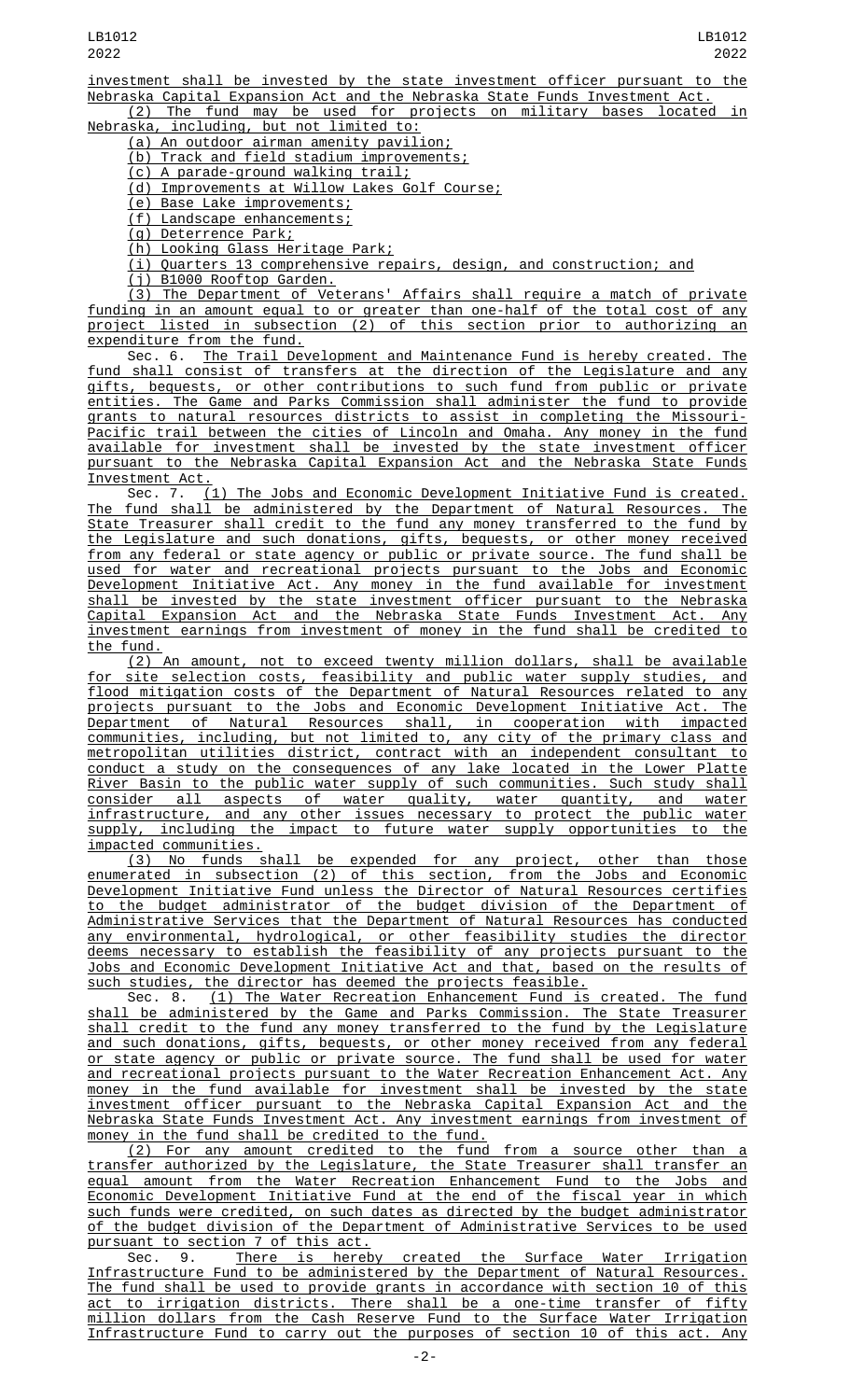money in the Surface Water Irrigation Infrastructure Fund available for investment shall be invested by the state investment officer pursuant to the Nebraska Capital Expansion Act and the Nebraska State Funds Investment Act.

The Department of Natural Resources shall establish procedures and criteria for awarding grants to irrigation districts from the Surface Water Irrigation Infrastructure Fund to be used for repair or construction of any headgate, flume, diversion structure, check valve, or any other physical structure used for irrigation projects. The department may award grants, not to exceed five million dollars per applicant, to an irrigation district that applies to the department based on criteria and procedures established by the department. In order to receive a grant under this section, a grant applicant shall provide matching funds equal to ten percent of the grant amount awarded for such project.

Sec. 11. Section 71-7611, Revised Statutes Supplement, 2021, is amended to read:

71-7611 (1) The Nebraska Health Care Cash Fund is created. The State Treasurer shall transfer (a) sixty million three hundred thousand dollars on or before July 15, 2014, (b) sixty million three hundred fifty thousand dollars on or before July 15, 2015, (c) sixty million three hundred fifty thousand dollars on or before July 15, 2016, (d) sixty million seven hundred thousand dollars on or before July 15, 2017, (e) five hundred thousand dollars on or before May 15, 2018, (f) sixty-one million six hundred thousand dollars on or before July 15, 2018, (g) sixty-two million dollars on or before July 15, 2019, (h) sixty-one million four hundred fifty thousand dollars on or before July 15, 2020, <del>and</del> (i) sixty-six million two hundred thousand dollars on or before July 15, 2022, and (j) fifty-one million dollars on or before every July 15 thereafter from the Nebraska Medicaid Intergovernmental Trust Fund and the Nebraska Tobacco Settlement Trust Fund to the Nebraska Health Care Cash Fund, except that such amount shall be reduced by the amount of the unobligated balance in the Nebraska Health Care Cash Fund at the time the transfer is made. The state investment officer shall advise the State Treasurer on the amounts to be transferred first from the Nebraska Medicaid Intergovernmental Trust Fund until the fund balance is depleted and from the Nebraska Tobacco Settlement Trust Fund thereafter in order to sustain such transfers in perpetuity. The state investment officer shall report electronically to the Legislature on or before October 1 of every even-numbered year on the sustainability of such transfers. The Nebraska Health Care Cash Fund shall also include money received pursuant to section 77-2602. Except as otherwise provided by law, no more than the amounts specified in this subsection may be appropriated or transferred from the Nebraska Health Care Cash Fund in any fiscal year.

The State Treasurer shall transfer ten million dollars from the Nebraska Medicaid Intergovernmental Trust Fund to the General Fund on June 28, 2018, and June 28, 2019.

Except as otherwise provided in <u>subsections (6) and (7)</u> <del>subsection (6)</del> of this section, it is the intent of the Legislature that no additional programs are funded through the Nebraska Health Care Cash Fund until funding for all programs with an appropriation from the fund during FY2012-13 are restored to their FY2012-13 levels.

(2) Any money in the Nebraska Health Care Cash Fund available for investment shall be invested by the state investment officer pursuant to the Nebraska Capital Expansion Act and the Nebraska State Funds Investment Act.

(3) The University of Nebraska and postsecondary educational institutions having colleges of medicine in Nebraska and their affiliated research hospitals in Nebraska, as a condition of receiving any funds appropriated or transferred from the Nebraska Health Care Cash Fund, shall not discriminate against any person on the basis of sexual orientation.

(4) The State Treasurer shall transfer fifty thousand dollars on or before July 15, 2016, from the Nebraska Health Care Cash Fund to the Board of Regents of the University of Nebraska for the University of Nebraska Medical Center. It is the intent of the Legislature that these funds be used by the College of Public Health for workforce training.

(5) It is the intent of the Legislature that the cost of the staff and operating costs necessary to carry out the changes made by Laws 2018, LB439, and not covered by fees or federal funds shall be funded from the Nebraska Health Care Cash Fund for fiscal years 2018-19 and 2019-20.

(6) It is the intent of the Legislature to fund the grants to be awarded pursuant to section 75-1101 with the Nebraska Health Care Cash Fund for FY2019-20 and FY2020-21.

(7) The State Treasurer shall transfer fifteen million dollars from the Nebraska Health Care Cash Fund on or after July 1, 2022, but before June 30, 2023, to the Board of Regents of the University of Nebraska for the University of Nebraska Medical Center for pancreatic cancer research at the University of Nebraska Medical Center. Transfers from the Nebraska Health Care Cash Fund in this subsection shall be contingent upon receipt of any matching funds from private or other sources, up to fifteen million dollars, certified by the budget administrator of the budget division of the Department of Administrative Services. Upon receipt of any matching funds certified by the budget administrator, the State Treasurer shall transfer an equal amount of funds to the Board of Regents of the University of Nebraska.

Sec. 12. Section 75-1101, Revised Statutes Cumulative Supplement, 2020, is amended to read:

75-1101 (1) For purposes of this section, 211 Information and Referral Network means a statewide information and referral network providing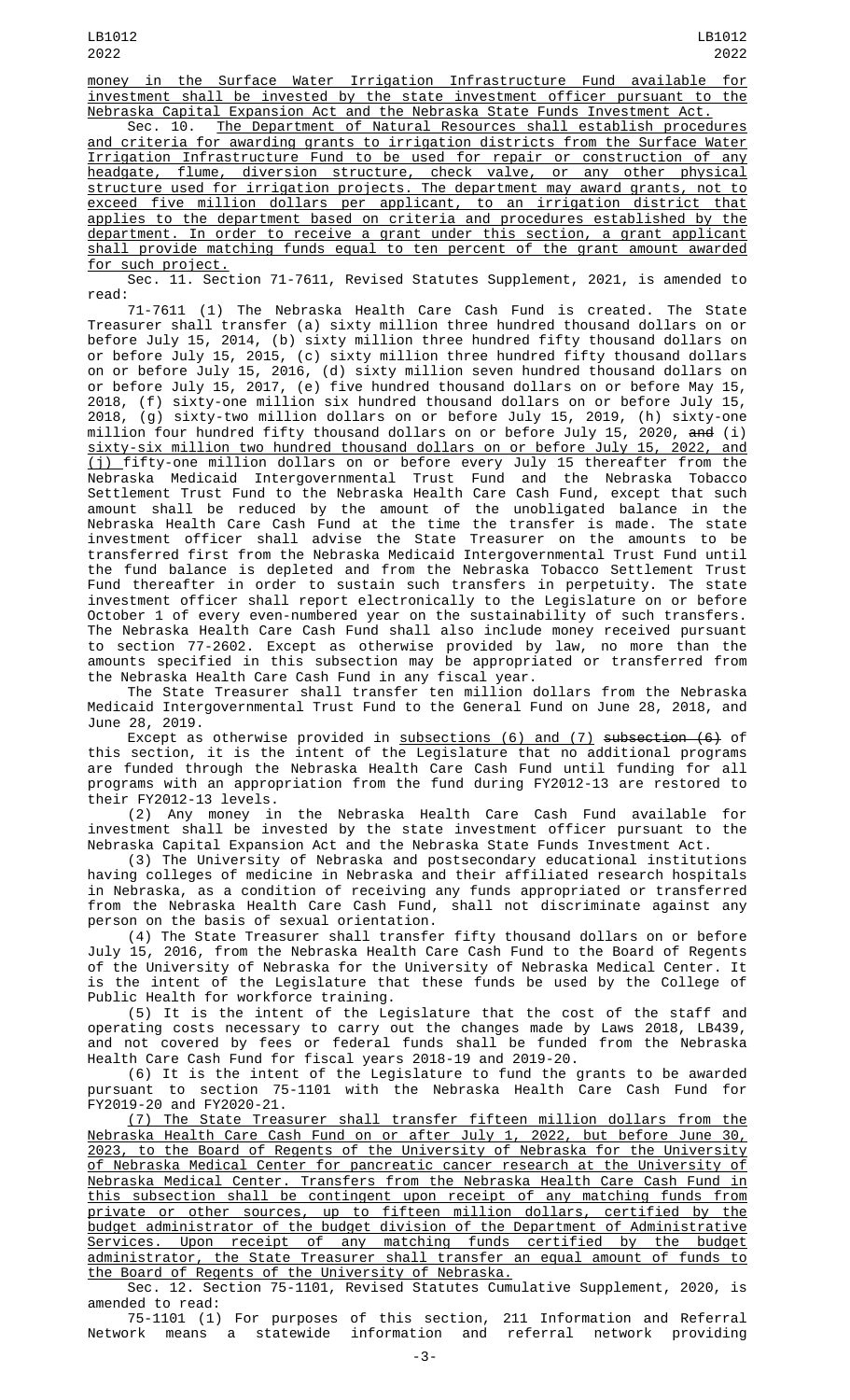information to the public regarding disaster and emergency response and health and human services provided by public and private entities throughout the state.

(2) The Public Service Commission shall award a grant annually to a 211 Information and Referral Network which submits an application and meets the requirements of this section. <u>Beginning July 1, 2022, the</u> <del>The</del> amount of each grant shall be <u>nine</u> three hundred fifty-five thousand dollars.

(3) To be eligible for a grant, the 211 Information and Referral Network shall update the information and referral services on the network at least annually, shall geographically index the services to provide information on a county-by-county basis, and shall be accredited as meeting the standards for service delivery and quality by the Alliance of Information and Referral Systems or a similar organization approved by the commission.

(4) The grant may be used to establish a website which includes links to providers of health and human services, the name, address, and telephone number of any organization listed on the website, a description of the type of services provided by the organization, and other information to educate the public about the health and human services available on a geographic basis. The grant may also be used to provide access to the network twenty-four hours per day, seven days per week, through telephone access and website access.

(5) There is hereby created the 211 Cash Fund. The fund shall be used solely for the purpose of providing grants pursuant to this section and associated administrative costs. All money received by the Public Service Commission for such grants shall be remitted to the State Treasurer for credit to such fund. Any money in the fund available for investment shall be invested by the state investment officer pursuant to the Nebraska Capital Expansion Act and the Nebraska State Funds Investment Act.

Sec. 13. Section 81-829.33, Revised Statutes Cumulative Supplement, 2020, is amended to read:

81-829.33 The Governor's Emergency Cash Fund is created. The fund shall consist of federal reimbursements received by the state for eligible state administrative costs incurred by the Nebraska Emergency Management Agency for administering federal emergency disaster declarations and revenue from all other nonfederal government sources. Except as provided in section 90-270, the fund shall be used to pay eligible costs related to state emergency disaster declarations. The fund shall be administered by the State Administrator of the Nebraska Emergency Management Agency. Any money in the fund available for investment shall be invested by the state investment officer pursuant to the Nebraska Capital Expansion Act and the Nebraska State Funds Investment Act.

Transfers may be made from the Governor's Emergency Cash Fund to the Cash Reserve Fund and General Fund at the direction of the Legislature. The State Treasurer shall transfer zero dollars from the Governor's Emergency Cash Fund to the Cash Reserve Fund by June 30, 2023, on such dates and in such amounts as directed by the budget administrator of the budget division of the Department of Administrative Services.

Transfers may be made from the Governor's Emergency Cash Fund to the Cash Reserve Fund at the direction of the Legislature through June 30, 2021. The State Treasurer shall transfer sixty million dollars from the Governor's Emergency Cash Fund to the Cash Reserve Fund between August 7, 2020, and June 30, 2021, on such dates and in such amounts as directed by the budget administrator of the budget division of the Department of Administrative Services.

Sec. 14. Section 81-1210.01, Revised Statutes Cumulative Supplement, 2020, is amended to read:

81-1210.01 For purposes of sections 81-1210.01 to 81-1210.03:

(1) Department means the Department of Economic Development;

(2) Internship means employment of a student in a professional or technical position for a limited period of time, by a business in Nebraska, in which the student:

(a) Gains gains valuable applied work experiences; work experience,

(b) Increases increases knowledge and develops connections that assist that assists with career decisionmaking<u>;</u> <del>, and</del>

(c) Has the opportunity to match with an employer seeking talent to evaluate, develop, and retain; or

(d) Receives credited or certified training for skilled positions that will help resolve skilled workforce shortages and create talent pipelines for Nebraska industries assists the business in accelerating short-term business objectives; and

(3) Student means any person who:

(a) Is in eleventh or twelfth grade in a public or private high school or a school which elects pursuant to section 79-1601 not to meet accreditation or approval requirements in Nebraska;

(b) Is enrolled full-time in a college, a university, a certified training institution, or some other institution of higher education; or

(c) Applies for an internship within <u>twelve</u> <del>six</del> months following graduation from <u>a public or private secondary school, a school that elects</u> pursuant to section 79-1601 not to meet accreditation or approval requirements <u>in Nebraska, or </u>a college, <u>a university, a certified training institution, o</u>r some other institution of higher education.

Sec. 15. Section 81-1210.02, Reissue Revised Statutes of Nebraska, is amended to read:

81-1210.02 (1) The intent of sections 81-1210.01 to 81-1210.03 is to provide students with valuable internship opportunities in order to retain such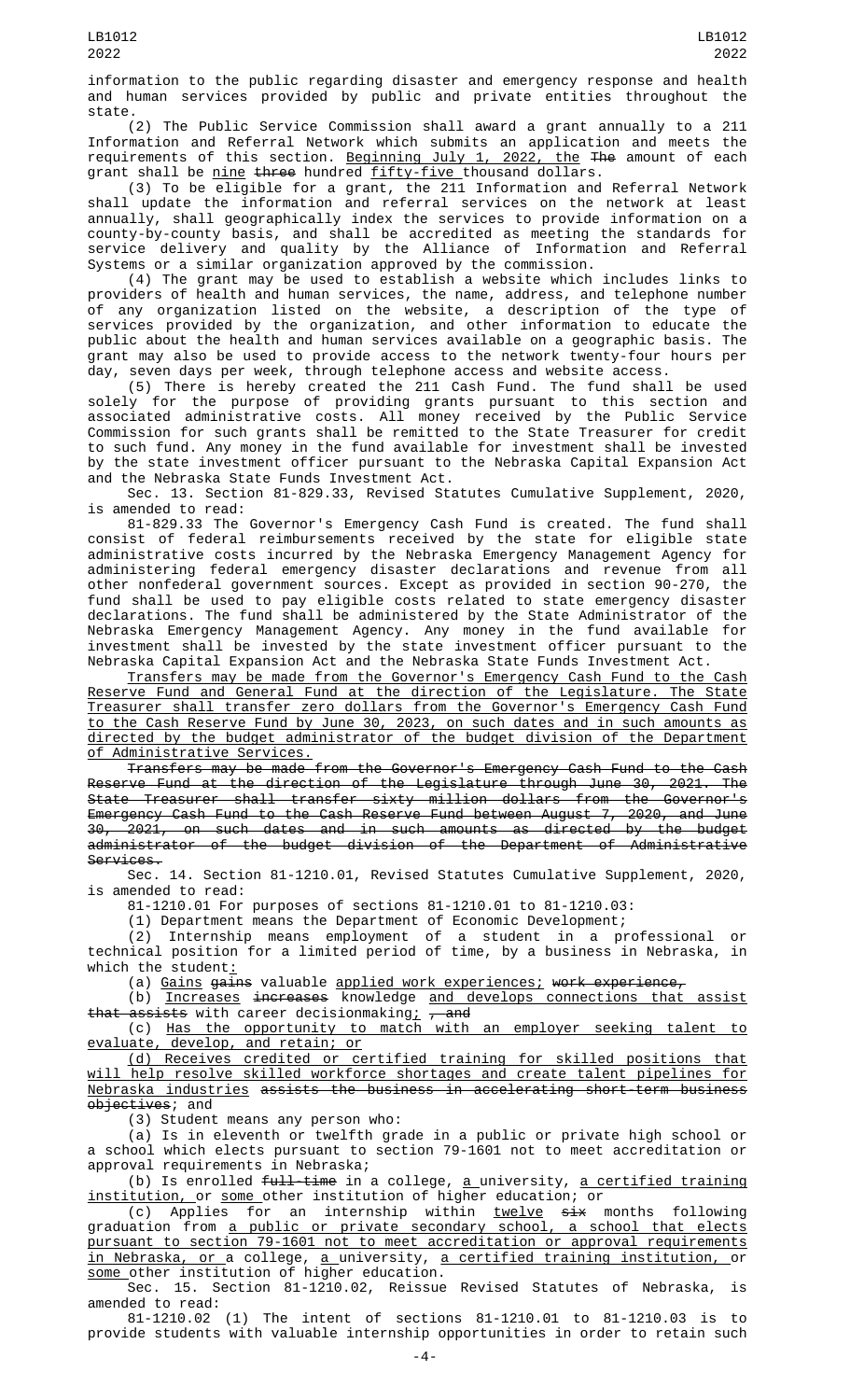students in the State of Nebraska at institutions of higher education, convert students to full-time employment in Nebraska, and attract workers to Nebraska by assisting Nebraska businesses willing to provide paid internships.

(2) A business may apply to the department for a grant to assist in providing a student an internship if:

(a) The business certifies that the internship meets the definition of internship in section 81-1210.01;

(b) The business will pay the student at least the <u>state</u> <del>federal</del> minimum hourly wage for the internship;

(c) The internship will be completed within the State of Nebraska;

(d) The internship will be completed within a period of no more than twenty-four twelve months; and

(e) The internship will be for a duration sufficient to allow the student to gain significant valuable work experience and knowledge.

<u>(3)(a)</u> <del>(3)</del> The department may provide grants for internships <u>to reimburse</u> the cost of wages paid to businesses with less than fifty full-time-equivalent employees.

(b) The department may also provide grants for internships to any business to reimburse the costs for any of the following:

(i) Tuition reimbursement for courses at institutions of higher education; (ii) Internship housing;

(iii) Transportation expenses relating to internships; and

(iv) Internship administrative or recruitment costs.

(c) The maximum grant award per internship is seven thousand five hundred dollars. in the following amounts:

 $\overline{(a)}$  If the student receiving the internship is a Federal Pell Grant recipient at the time of grant application, the grant may be up to the lesser of seventy-five percent of the cost of the internship or seven thousand five hundred dollars. The business applying for the grant shall provide the department with documentation to prove that the student is a Federal Pell Grant recipient; and

(b) For all other students, the grant may be up to the lesser of seventyfive percent of the cost of the internship or five thousand dollars.

(4) A business may apply for no more than two grants for the same student $_{\tau}$ shall not be awarded more than five grants at any one location in any twelvemonth period, and shall not be awarded more than one hundred ten grants total in any twelve-month period.

(5) A business may allow a student to telecommute if the business is located more than thirty miles from the college, university, or other institution of higher education in which the student is enrolled and if the college, university, or other institution of higher education is in Nebraska.

(6) The department shall, to the extent possible, assure that the distribution of grants under sections 81-1210.01 to 81-1210.03 provides equitable access to the grants by all geographic areas of the state.

(7) The department shall, to the extent possible, assure that the grants awarded pursuant to sections 81-1210.01 to 81-1210.03 are for internships which provide valuable learning opportunities for students who will be seeking employment in a professional or technical field.

(8) The department shall not allocate more than one million five hundred thousand dollars in any one fiscal year from the Job Training Cash Fund or its subaccounts for purposes of this section. The department may receive funds from public, private, or other sources for purposes of this section.

(9) The department shall develop a qualified action plan by January 1 of each even-numbered year. The plan shall, at a minimum, set forth the department's priorities and selection criteria for awarding grants for internships. In order to encourage students from across Nebraska to pursue internships, the plan shall also include strategies for affirmatively marketing internships to Nebraska students in high schools, colleges, universities, and other institutions of higher education in Nebraska. Such strategies shall place an emphasis on marketing to underserved student populations as defined by the department in the plan. The department shall submit the plan to the Governor for approval.

(10) The department shall execute a memorandum of understanding with the Department of Labor before December 31, 2022, to ensure the exchange of available Department of Labor data throughout the continuum from prekindergarten to postsecondary education to the workforce. The department may utilize data and agreements under sections 79-776, 85-110, 85-309, and 85-1511.

(11) The department shall submit an annual report to the Governor and the Legislature on or before July 1 of each year which includes, but is not limited to, a description of the demand for internship grants and programs under sections 81-1210.01 to 81-1210.03 from all geographic regions in Nebraska, a listing of the recipients and amounts of internship grants awarded in the previous fiscal year, the impact of the internship grants, and an evaluation of the internship grants and programs under sections 81-1210.01 to 81-1210.03 based on the documented goals of the recipients. The report submitted to the Legislature shall be submitted electronically. The department may require recipients to provide periodic performance reports to enable the department to fulfill the requirements of this subsection. The report shall contain no information that is protected by state or federal confidentiality laws.

(12) The department may enter into a contract with a Nebraska-based nonprofit entity for the purposes of carrying out any or all of the provisions of sections 81-1210.01 to 81-1210.03.

Sec. 16. Section 81-1210.04, Revised Statutes Cumulative Supplement, 2020,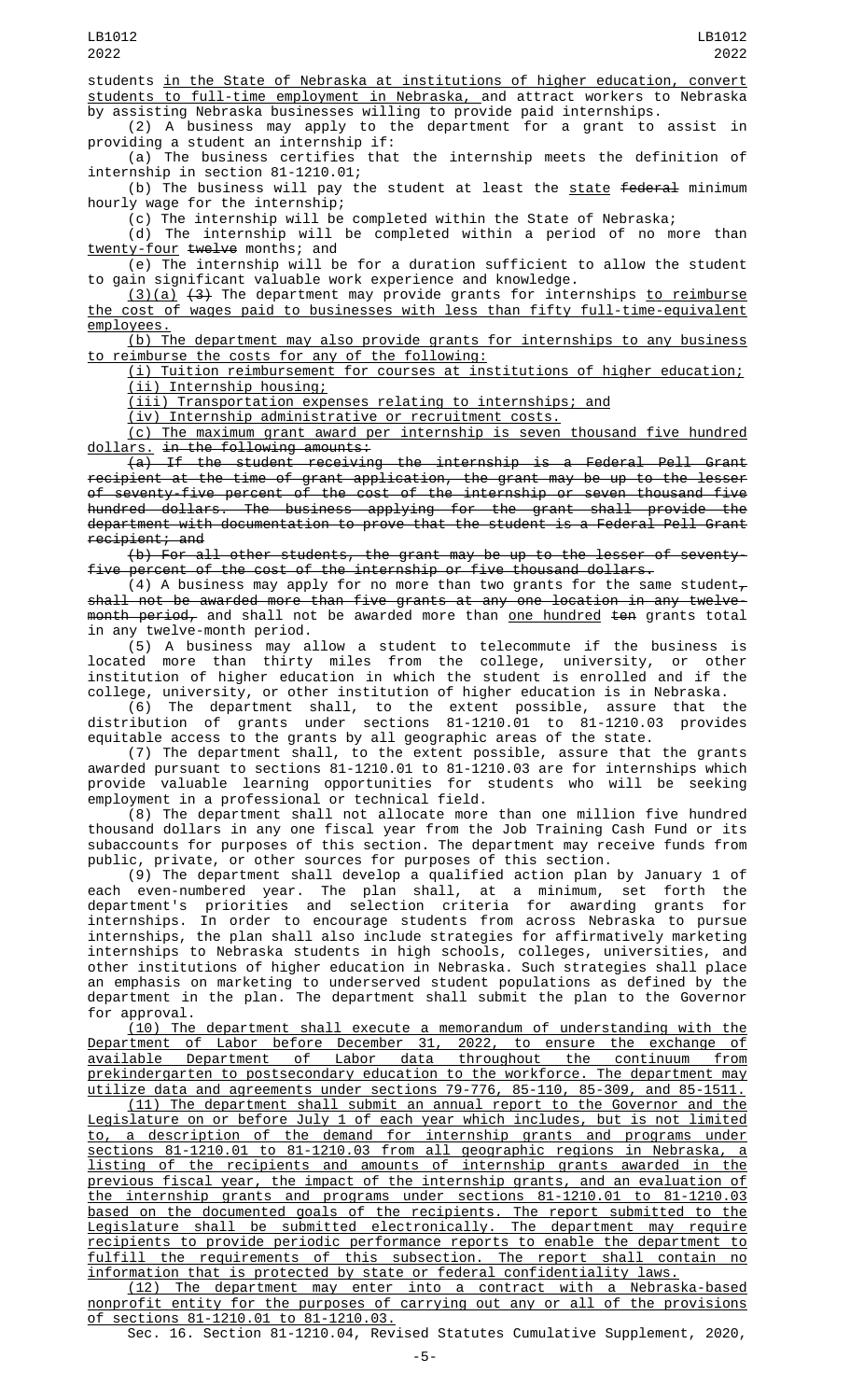is amended to read:

81-1210.04 <u>(1) </u>The Intern Nebraska Cash Fund is created. The fund shall be used to carry out sections 81-1210.01 to 81-1210.03. The fund shall consist of money transferred to the fund by the Legislature<del>, other funds as</del> appropriated by the Legislature, and money donated as gifts, bequests, or other contributions from public or private entities. Any money in the fund available for investment shall be invested by the state investment officer pursuant to the Nebraska Capital Expansion Act and the Nebraska State Funds Investment Act.

(2) The Department of Economic Development, or any entity with which the department contracts for such purpose, may use up to five percent of any appropriation to carry out sections 81-1210.01 to 81-1210.03 for administrative services.

Sec. 17. Section 81-12,145, Reissue Revised Statutes of Nebraska, is amended to read:<br>81-12,145

(1) The Legislature finds that current economic conditions, lack of available industrial sites and buildings, and declining resources at all levels of government adversely affect the ability of Nebraska's cities and villages to obtain viable industrial sites on which to build businesses, obtain buildings, and create jobs. Lack of industrial sites and buildings also affects the ability of communities to maintain and develop stable and growth-prone economies.

<u>(2) The</u> <del>Furthermore, the</del> Legislature finds that Nebraska is at a competitive disadvantage for business development relative to other states in the nation due to a lack of appropriately sized industrial sites and buildings available for business relocations to Nebraska and expansions. The future of investment and jobs in Nebraska will suffer should the state continue to ignore this challenge.

(3) The Legislature finds that development of a public-private-partnership facility in conjunction with the United States Strategic Command will enhance<br>the economic conditions and create conditions favorable to the industrial the economic conditions and create conditions favorable to readiness of the state.

(4) To enhance the economic development of the state and to provide for the general prosperity of all of Nebraska's citizens, it is in the public interest to assist in the provision of industrial-ready sites and buildings in all areas of the state. The establishment of the Site and Building Development Fund will assist in creating conditions favorable to meeting the industrial readiness of the state.

Sec. 18. Section 81-12,147, Revised Statutes Supplement, 2021, is amended to read:

81-12,147 (1) Except as provided in subsection (2) of this section, the Department of Economic Development shall use the Site and Building Development Fund to finance loans, grants, subsidies, credit enhancements, and other financial assistance for industrial site and building development and for expenses of the department as appropriated by the Legislature for administering the fund. The following activities are eligible for assistance from the fund:

(a) Grants or zero-interest loans to villages, cities, or counties to acquire land, infuse infrastructure, or otherwise make large sites and buildings ready for industrial development;

(b) Matching funds for new construction, rehabilitation, or acquisition of land and buildings to assist villages, cities, and counties;

(c) Technical assistance, design and finance services, and consultation for villages, cities, and counties for the preparation and creation of industrial-ready sites and buildings;

(d) Loan guarantees for eligible projects;

(e) Projects making industrial-ready sites and buildings more accessible to business and industry;

(f) Infrastructure projects necessary for the development of industrialready sites and buildings;

(g) Projects that mitigate the economic impact of a closure or downsizing of a private-sector entity by making necessary improvements to buildings and infrastructure; and

(h) Public and private sector initiatives that will improve the military value of military installations by making necessary improvements to buildings and infrastructure<u>, including, but not limited to, a grant for the</u> establishment of the United States Strategic Command Nuclear Command, Control, and Communications public-private-partnership facility.

(2) The Department of Economic Development shall use the subaccount of the Site and Building Development Fund described in subsection (2) of section 81-12,146 to provide financial assistance to any inland port authority created under the Municipal Inland Port Authority Act to help finance large shovelready commercial and industrial sites developed under such act.

Sec. 19. Section 81-12,148, Revised Statutes Supplement, 2021, is amended to read:

81-12,148 (1) Governmental subdivisions and Nebraska nonprofit organizations are eligible to receive assistance under the Site and Building Development Act. Any entity receiving assistance under <u>subsection (1) of</u> section 81-12,147 the act shall provide, or cause to be provided, matching funds for the eligible activity in an amount determined by the Department of Economic Development, which amount shall be at least equal to one hundred percent of the amount of assistance provided by the Site and Building Development Fund. Nothing in the act shall be construed to allow individuals or businesses to receive direct loans from the fund.

(2) An applicant for a grant for development of a public-private-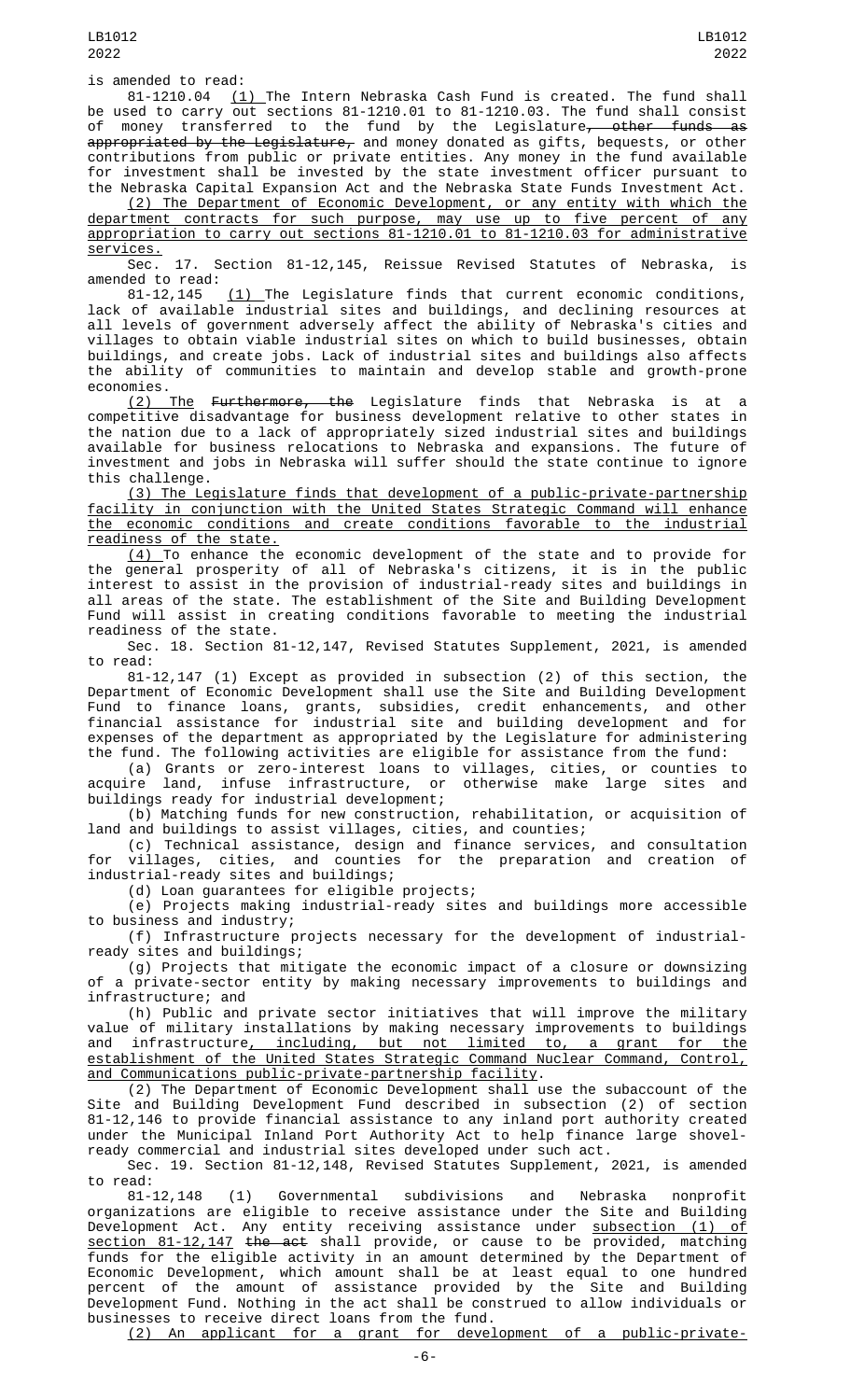partnership facility under subdivision (1)(h) of section 81-12,147 shall provide the Director of Economic Development with a letter of support from the United States Strategic Command prior to approval of the application and with proof of the availability of twenty million dollars in private or other funds for the facility. No funds shall be expended or grants awarded until receipt of proof of the availability of twenty million dollars in private or other funds for the facility and certification is provided by the Director of Economic Development to the budget administrator of the budget division of the Department of Administrative Services.

<u>(3)</u> <del>(2)</del> This section does not apply to any inland port authority receiving assistance under subsection (2) of section 81-12,147.

Sec. 20. Section 81-12,149, Revised Statutes Supplement, 2021, is amended to read:

81-12,149 (1) During each calendar year in which funds are available from the Site and Building Development Fund for use by the Department of Economic Development pursuant to subdivisions (1)(a) through (g) of section 81-12,147, the department shall allocate a specific amount of funds, not less than forty<br>percent, to nonmetropolitan areas. For purposes of this section, to nonmetropolitan areas. For purposes of nonmetropolitan areas means counties with fewer than one hundred thousand inhabitants according to the most recent federal decennial census. In selecting projects to receive <u>such f</u>und assistance, the department shall develop a qualified action plan by January 1 of each even-numbered year. The plan shall give first priority to financially viable projects that have an agreement with a business that will locate a site within ninety days of the signed agreement and to financially viable projects located in whole or in part within an enterprise zone designated pursuant to the Enterprise Zone Act or an opportunity zone designated pursuant to the federal Tax Cuts and Jobs Act, Public Law 115-97. The plan shall set forth selection criteria to be used to determine priorities of the fund <u>for activities pursuant to subdivisions (1)(a)</u> through (g) of section 81-12,147 which are appropriate to local conditions, including the community's immediate need for site and building development, proposed increases in jobs and investment, private dollars leveraged, level of local government support and participation, and repayment, in part or in whole, of financial assistance awarded by the fund. The Director of Economic Development shall submit the plan to the Governor for approval.

(2) The department shall fund in order of priority as many applications for activities pursuant to subdivisions (1)(a) through (g) of section 81-12,147 as will utilize available <u>money in the Site and Building Development Fund</u> <del>funds</del> less actual administrative costs of the department in administering the <u>fund</u> <del>program</del>. In administering the <u>fund,</u> <del>program</del> the department may contract for services or directly provide <u>money</u> <del>funds</del> to other governmental entities or instrumentalities.

(3) This section does not apply to any inland port authority receiving assistance under subsection (2) of section 81-12,147.

Sec. 21. Section 81-12,153, Revised Statutes Cumulative Supplement, 2020, is amended to read:

81-12,153 For purposes of the Business Innovation Act:

(1) Department means the Department of Economic Development;

(2) Economic redevelopment area means an area in the State of Nebraska in which:

(a) The average rate of unemployment in the area during the period covered by the most recent federal decennial census or American Community Survey 5-Year Estimate by the United States Bureau of the Census is at least one hundred fifty percent of the average rate of unemployment in the state during the same period; and

(b) The average poverty rate in the area is twenty percent or more for the federal census tract in the area;

(3) (2) Federal grant program means the federal Small Business Administration's Small Business Innovation Research grant program or Small Business Technology Transfer grant program;

(4) (3) Microenterprise means a for-profit business entity with not more than ten full-time equivalent employees;

(5) (4) Prototype means an original model on which something is patterned by a resident of Nebraska or a company located in Nebraska; and

(6) (5) Value-added agriculture means increasing the net worth of food or nonfood agricultural products by processing, alternative production and handling methods, collective marketing, or other innovative practices.

Sec. 22. Section 81-12,154, Revised Statutes Cumulative Supplement, 2020, is amended to read:

81-12,154 The purpose of the Business Innovation Act is to encourage and support the transfer of Nebraska-based technology and innovation in rural and urban areas of Nebraska in order to create high growth, high technological companies, small businesses, and microenterprises and to enhance creation of wealth and quality jobs. The Legislature finds that the act will:

(1) Provide technical assistance planning grants pursuant to section 81-12,157 to facilitate phase one applications for the federal grant program;

(2) Provide financial assistance pursuant to section 81-12,157 to companies receiving phase one and phase two grants pursuant to the federal grant program;

(3) Provide financial assistance pursuant to section 81-12,158 to companies or individuals creating prototypes;

(4) Establish a financial assistance program pursuant to section 81-12,159 for innovation in value-added agriculture;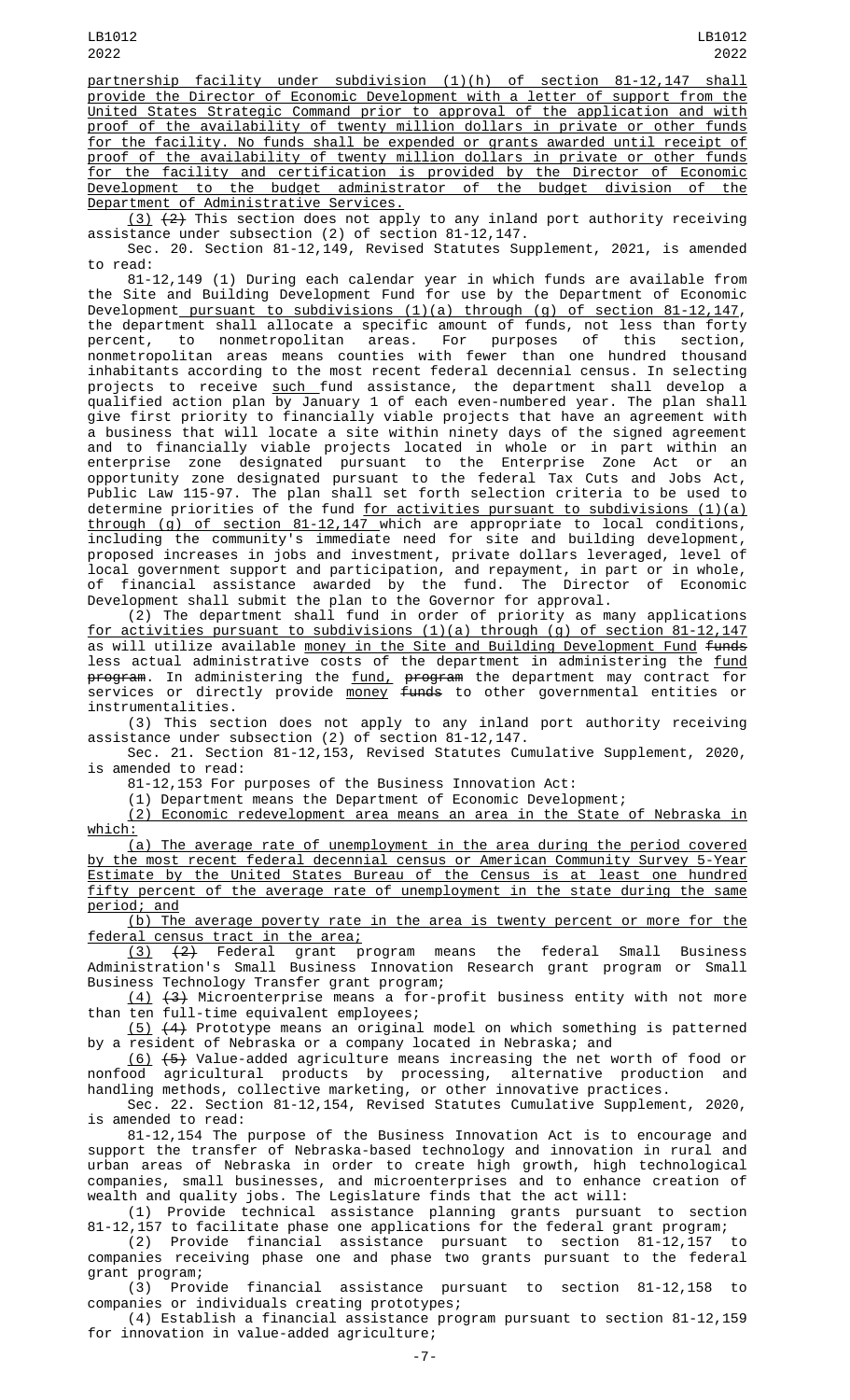(5) Establish a financial assistance program for innovation in biosciences;

(6) Establish a financial assistance program pursuant to section 81-12,160

identify commercial products and processes;<br>(7) Provide financial assistance purs (7) Provide financial assistance pursuant to section 81-12,161 to companies using Nebraska public or private college and university researchers and facilities for applied research projects;

(8) Provide support and funding pursuant to section 81-12,162 for microlending <u>entities,</u> <del>and</del> microenterprise entities<u>, and innovation hubs</u>; and

(9) Provide support for locally owned and operated Nebraska-based, high growth businesses by providing technical resources to foster development, growth, and high wage creation. For purposes of this subdivision, Nebraskabased, high growth business means a corporation, partnership, limited liability company, limited partnership, or limited liability partnership registered with the Secretary of State that has two to fifty employees and has annual sales of no less than five hundred thousand dollars and no more than two million five hundred thousand dollars.

Sec. 23. Section 81-12,156, Revised Statutes Cumulative Supplement, 2020, is amended to read:

81-12,156 When selecting projects for funding under the Business Innovation Act, the department shall give a preference to projects located in whole or in part within <u>an economic redevelopment area, a</u>n enterprise zone designated pursuant to the Enterprise Zone Act $_{\cal L}$  or an opportunity zone designated pursuant to the federal Tax Cuts and Jobs Act, Public Law 115-97.

Sec. 24. Section 81-12,162, Revised Statutes Cumulative Supplement, 2020, is amended to read:

81-12,162 (1) The department shall establish a small business investment program. The program:

(a) Shall provide grants to microloan delivery\_<u>organizations,</u> <del>or</del> microloan technical assistance organizations, and innovation hubs to:

(i) Better assure that Nebraska's microenterprises are able to realize their full potential to create jobs, enhance entrepreneurial skills and activity, and increase low-income households' capacity to become selfsufficient;

(ii) Provide funding to foster the creation of microenterprises;<br>(iii) Establish the department as the coordinating office

(iii) Establish the department as the coordinating office for the facilitation of microlending and microenterprise development;

(iv) Facilitate the development of a permanent, statewide infrastructure of microlending support organizations to serve Nebraska's microenterprise and self-employment sectors;

(v) Enable the department to provide grants to community-based microenterprise development organizations in order to encourage the development and growth of microenterprises throughout Nebraska; and

(vi) Enable the department to engage in contractual relationships with statewide microlending support organizations and innovation hubs which have the capacity to leverage additional nonstate funds for microenterprise lending.

To the maximum extent possible, the selection process should assure that the distribution of such financial assistance provides equitable access to the benefits of the Business Innovation Act by all geographic areas of the state; and

(b) May identify and coordinate other state and federal sources of funds which may be available to the department to enhance the state's ability to facilitate financial assistance pursuant to the program.

(2) To establish the criteria for making an award to a microloan delivery organization, or microloan technical assistance organization, or innovation hub, the department shall consider:

(a) The plan for providing business development services and microloans to microenterprises;

(b) The scope of services to be provided by the microloan delivery <u>organization,</u> <del>or</del> microloan technical assistance organization<u>, or innovation</u>  $hub;$ 

(c) The plan for coordinating the services and loans provided by the microloan delivery <u>organization,</u> <del>or</del> microloan technical assistance organization, or innovation hub with commercial lending institutions;

(d) The geographic representation of all regions of the state, including both urban and rural communities and neighborhoods;

(e) The ability of the microloan delivery <u>organization,</u> <del>or</del> microloan technical assistance organization<u>, or innovation hub</u> to provide for business development in areas of chronic economic distress and low-income regions of the state;

(f) The ability of the microloan delivery <u>organization,</u> <del>or</del> microloan technical assistance organization, or innovation hub to provide business training and technical assistance to microenterprise clients;

(g) The ability of the microloan delivery <u>organization,</u> <del>or</del> microloan technical assistance organization, or innovation hub to monitor and provide financial oversight of recipients of microloans; and

(h) Sources and sufficiency of operating funds for the microenterprise development organization.

(3) Awards made by the department to a microloan delivery <u>organization,</u> of microloan technical assistance organization<u>, or innovation hub</u> may be used to:

(a) Satisfy matching fund requirements for other federal or private grants;

(b) Establish a revolving loan fund from which the microloan delivery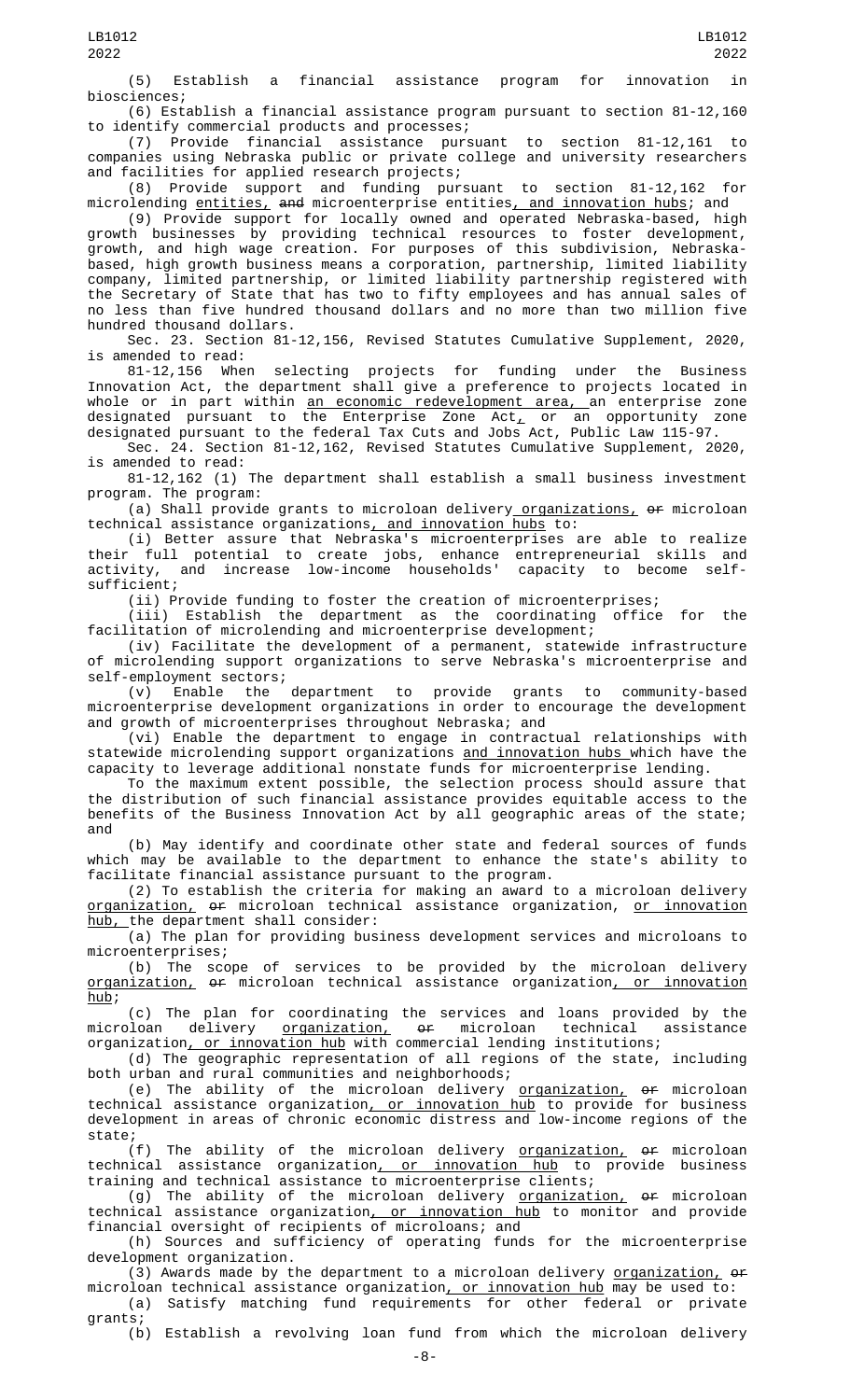organization, or microloan technical assistance organization, or innovation hub may make loans to microenterprises;

(c) Establish a guaranty fund from which the microloan delivery <u>organization,</u> o<del>r</del> microloan technical assistance organization<u>, or innovation hub</u><br>mav quarantee loans made by commercial lending institutions to guarantee loans made by commercial lending institutions to microenterprises;

(d) Provide funding for the operating costs of a microloan delivery <u>organization,</u> <del>or</del> microloan technical assistance organization<u>, or innovation hub</u> not to exceed twenty percent; and

(e) Provide grants to establish loan-loss reserve funds to match loan capital borrowed from other sources, including federal microenterprise loan programs.<br>(4)

Any award of financial assistance to a microloan delivery organization, of microloan technical assistance organization, or innovation hub shall meet the following qualifications:

(a) Funds shall be matched by nonstate funds equivalent in money or inkind contributions or a combination of both equal to thirty-five percent of the grant funds requested. Such matching funds may be from any nonstate source, including private foundations, federal or local government sources, quasigovernmental entities, or commercial lending institutions, or any other funds whose source does not include funds appropriated by the Legislature;

(b) Microloan funds shall be disbursed in microloans which do not exceed one hundred fifty thousand dollars or used to capitalize loan-loss reserve funds for such loans; and

(c) A minimum of fifty percent of the microloan funds shall be used by a microenterprise development assistance organization for small business technical assistance.

The department shall contract with a statewide microenterprise development assistance organization to carry out this section.

(5) Each year the department may award up to  $three$  two million dollars under this section.

Sec. 25. Section 81-12,213, Revised Statutes Supplement, 2021, is amended to read:

81-12,213 (1) The right to receive matching funds under the Nebraska Rural Projects Act:

(a) Shall be subject to the limitations on matching funds provided in subsections  $(3)$  and  $(2)$  through  $(4)$  of this section and any other limitations provided in the act;

(b) Shall be subject to funds being appropriated by the Legislature; and

(c) Shall not be transferable.

(2) No less more than fifty million dollars of matching funds shall be paid in total under the Nebraska Rural Projects Act.

(3) No more than thirty million dollars of matching funds shall be paid for any one project<u> out of the initial fifty million dollars appropriated</u> pursuant to subsection (7) of this section. If more than fifty million dollars are appropriated under the act, no one project shall receive more than sixty percent of the amount appropriated in excess of fifty million dollars.

(4) An applicant shall not receive more matching funds than the amount of matching funds approved under the applicant's agreement.

(5) For any year in which more than one applicant qualifies for matching funds, the applicant with the earlier date of application shall receive the full amount of matching funds to which he or she is entitled before any matching funds may be paid to the applicant with the later date of application. If an applicant cannot be paid in full in any given year, then the matching funds shall be paid in later years until fully funded, subject to the limitations provided in this section.

(6) It is the intent of the Legislature that all matching funds owed to applicants under agreements signed pursuant to the Nebraska Rural Projects Act shall be paid by the state in full if the applicant has met all requirements for such funds.

(7) It is further the intent of the Legislature to appropriate twenty-five five million dollars for fiscal year 2021-22 and twenty-five five million dollars for fiscal year 2022-23 to the Department of Economic Development for purposes of carrying out the Nebraska Rural Projects Act.

Sec. 26. Section 81-12,218, Revised Statutes Supplement, 2021, is amended to read:

81-12,218 (1) The Nebraska Rural Projects Fund is hereby created. The fund shall receive money from application fees paid under the Nebraska Rural Projects Act and from <u>transfers authorized by</u> <del>appropriations from</del> the Legislature, grants, private contributions, repayments of matching funds, and all other sources. Any money in the fund available for investment shall be invested by the state investment officer pursuant to the Nebraska Capital Expansion Act and the Nebraska State Funds Investment Act.

(2) Distributions of matching funds shall only be made from the fund in amounts determined pursuant to subsection (1) of section 81-12,211.

Sec. 27. Section 82-331, Revised Statutes Supplement, 2021, is amended to read:

82-331 (1) There is hereby established in the state treasury a trust fund to be known as the Nebraska Cultural Preservation Endowment Fund. The fund shall consist of funds appropriated or transferred by the Legislature, and only the earnings of the fund may be used as provided in this section.

(2) Except as provided in subsection (3) of this section, it is the intent of the Legislature that the State Treasurer shall transfer (a) an amount not to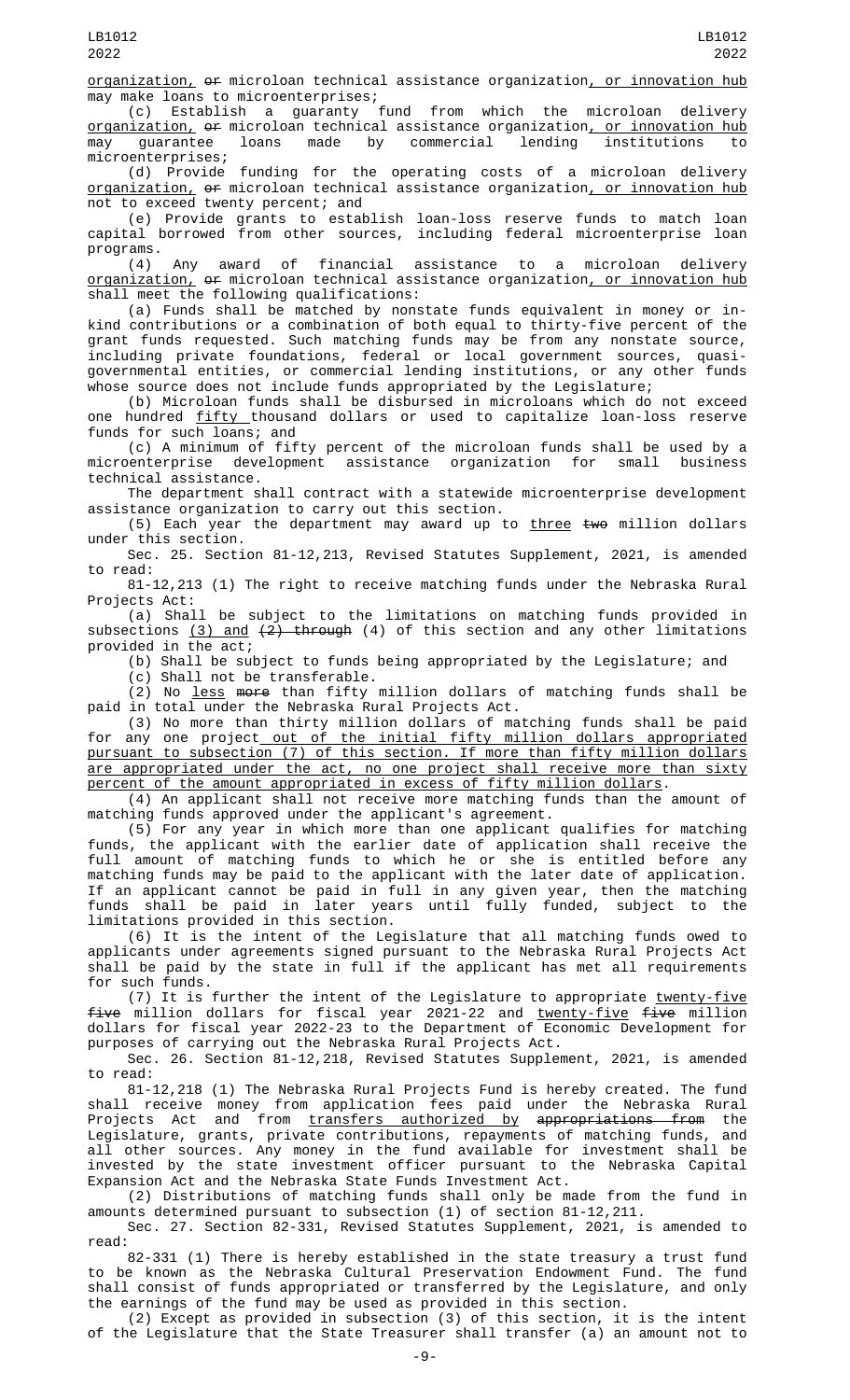exceed one million dollars from the General Fund to the Nebraska Cultural Preservation Endowment Fund on December 31, 2013, (b) an amount not to exceed five hundred thousand dollars from the General Fund to the Nebraska Cultural Preservation Endowment Fund on December 31, 2014, (c) an amount not to exceed seven hundred fifty thousand dollars from the General Fund to the Nebraska Cultural Preservation Endowment Fund on December 31 of 2015 and 2016, (d) an amount not to exceed five hundred thousand dollars from the General Fund to the Nebraska Cultural Preservation Endowment Fund on December 31 of 2019 and 2020, and (e) an amount not to exceed one million dollars from the General Fund to the Nebraska Cultural Preservation Endowment Fund annually on December 31 beginning in 2021 and continuing through December 31, 2030 2028.

(3) Prior to the transfer of funds from any state account into the Nebraska Cultural Preservation Endowment Fund, the Nebraska Arts Council shall provide documentation to the budget division of the Department of Administrative Services that qualified endowments have generated a dollar-fordollar match of new money, up to the amount of state funds authorized by the Legislature to be transferred to the Nebraska Cultural Preservation Endowment Fund. For purposes of this section, new money means a contribution to a qualified endowment generated after July 1, 2011. Contributions not fully matched by state funds shall be carried forward to succeeding years and remain available to provide a dollar-for-dollar match for state funds. For an endowment to be a qualified endowment (a) the endowment must meet the standards set by the Nebraska Arts Council or Nebraska Humanities Council, (b) the endowment must be intended for long-term stabilization of the organization, and (c) the funds of the endowment must be endowed and only the earnings thereon expended. The budget division of the Department of Administrative Services shall notify the State Treasurer to execute a transfer of state funds up to the amount specified by the Legislature, but only to the extent that the Nebraska Arts Council has provided documentation of a dollar-for-dollar match. State funds not transferred shall be carried forward to the succeeding year and be added to the funds authorized for a dollar-for-dollar match during that year.

(4) The Legislature shall not appropriate or transfer money from the Nebraska Cultural Preservation Endowment Fund for any purpose other than the purposes stated in sections 82-330 to 82-333, except that the Legislature may appropriate or transfer money from the fund upon a finding that the purposes of such sections are not being accomplished by the fund.

(5) Any money in the Nebraska Cultural Preservation Endowment Fund available for investment shall be invested by the state investment officer pursuant to the Nebraska Capital Expansion Act and the Nebraska State Funds Investment Act.

(6) All investment earnings from the Nebraska Cultural Preservation Endowment Fund shall be credited to the Nebraska Arts and Humanities Cash Fund. Sec. 28. Section 83-904, Revised Statutes Cumulative Supplement, 2020, is

amended to read: 83-904 (1) The Vocational and Life Skills Program is created within the Department of Correctional Services, in consultation with the Board of Parole. The program shall provide funding to aid in the establishment and provision of community-based vocational training and life skills training for adults who are incarcerated, formerly incarcerated, or serving a period of supervision on either probation or parole.

(2) The Vocational and Life Skills Programming Fund is created. The fund shall consist of <u>transfers authorized by</u> <del>appropriations from</del> the Legislature, funds donated by nonprofit entities, funds from the federal government, and funds from other sources. <u>The</u> <del>Up to thirty percent of the fund may be used for</del> staffing the reentry program created under section 83-903 and to provide treatment to individuals preparing for release from incarceration. At least seventy percent of the fund shall be used to provide grants to community-based organizations, community colleges, federally recognized or state-recognized Indian tribes, or nonprofit organizations that provide vocational and life skills programming and services to adults and juveniles who are incarcerated, who have been incarcerated within the prior eighteen months, or who are serving a period of supervision on either probation or parole. The department, in awarding grants, shall give priority to programs, services, or training that results in meaningful employment<u> or that provides reentry or transitional</u> housing, wrap-around services, family support, or restorative justice programming, and no money from the fund shall be used for capital construction. Any money in the fund available for investment shall be invested by the state investment officer pursuant to the Nebraska Capital Expansion Act and the Nebraska State Funds Investment Act. Investment earnings from investment of money in the fund shall be credited to the fund.<u> Beginning July 1, 2022, and</u> each July 1 thereafter until July 1, 2024, the State Treasurer shall transfer five million dollars annually from the Prison Overcrowding Contingency Fund to the Vocational and Life Skills Programming Fund, on such dates as directed by the budget administrator of the budget division of the Department of Administrative Services.

(3) The department, in consultation with the Board of Parole, shall adopt and promulgate rules and regulations to carry out the Vocational and Life Skills Program. The rules and regulations shall include, but not be limited to, a plan for evaluating the effectiveness of programs, services, and training that receive funding and a reporting process for aid recipients. The reentry program administrator shall report quarterly to the Governor and the Clerk of the Legislature beginning October 1, 2014, on the distribution and use of the aid distributed under the Vocational and Life Skills Program, including how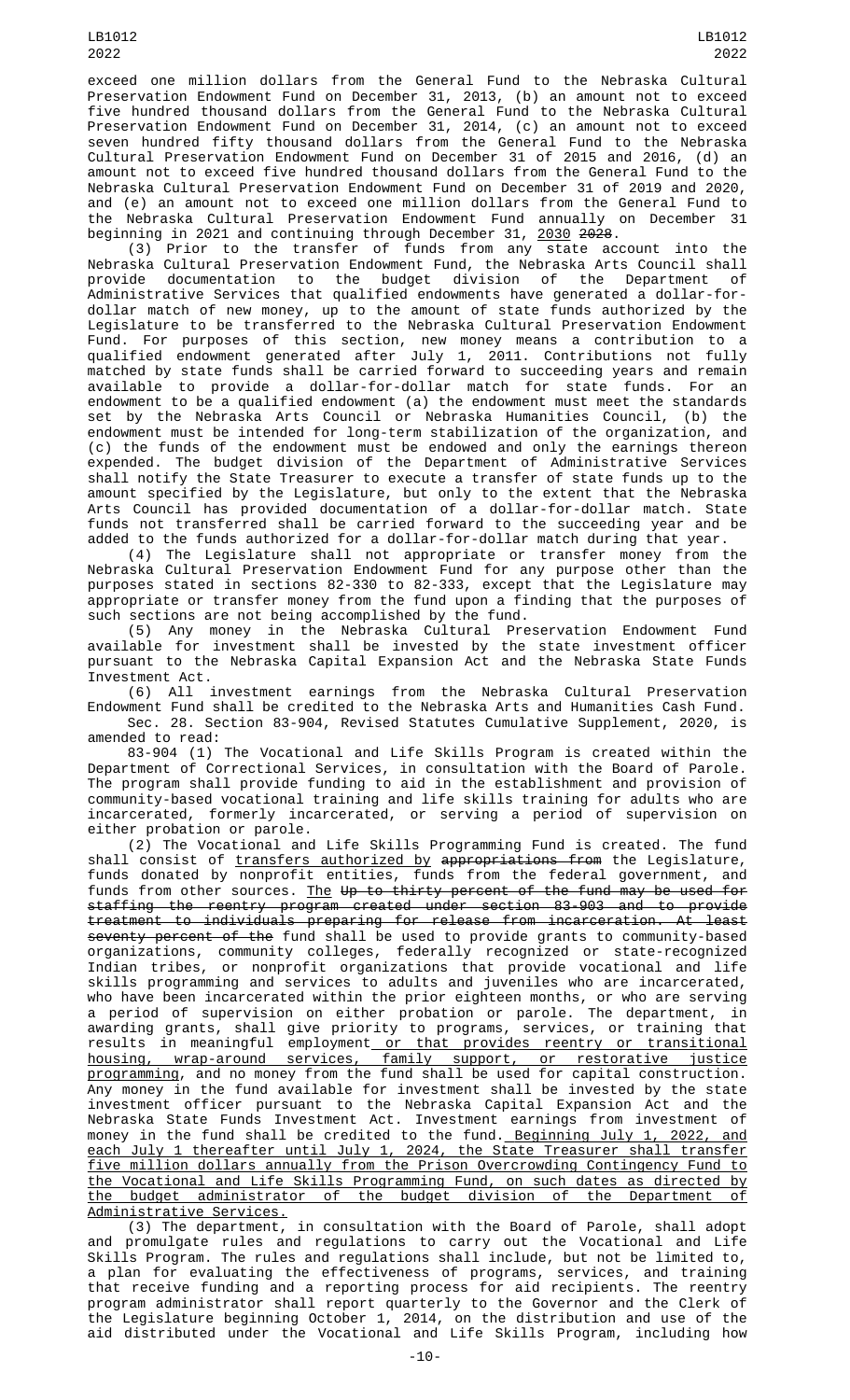many individuals received programming, the types of programming, the cost per individual for each program, service, or training provided, how many individuals successfully completed their programming, and information on any funds that have not been used. The report to the Clerk of the Legislature shall be submitted electronically. Any funds not distributed to community-based organizations, community colleges, federally recognized or state-recognized Indian tribes, or nonprofit organizations under this subsection shall be retained by the department to be distributed on a competitive basis under the Vocational and Life Skills Program. These funds shall not be expended by the department for any other purpose.

Sec. 29. Section 83-973, Revised Statutes Supplement, 2021, is amended to read:

83-973 The Prison Overcrowding Contingency Fund is created. The State Treasurer shall transfer fifteen million dollars from the General Fund to the Prison Overcrowding Contingency Fund on or before July 15, 2021, on such date as directed by the budget administrator of the budget division of the Department of Administrative Services. It is the intent of the Legislature that these funds remain in the Prison Overcrowding Contingency Fund until sufficient details are provided to the Legislature regarding plans to reduce prison overcrowding, except that <u>(1) </u>the fund may be used for purposes of a study of inmate classification within the Department of Correctional Services and (2) transfers may be made to the Vocational and Life Skills Programming Fund at the direction of the Legislature. Any money in the Prison Overcrowding Contingency Fund fund available for investment shall be invested by the state investment officer pursuant to the Nebraska Capital Expansion Act and the Nebraska State Funds Investment Act.

Sec. 30. Section 85-424, Revised Statutes Supplement, 2021, is amended to read:

85-424 (1) The Legislature shall appropriate from the General Fund (a) an amount not less than one million one hundred twenty-five thousand dollars to the State College Facilities Program for each fiscal year for the period commencing July 1, 2006, and continuing through the fiscal year ending June 30, 2040, and (b) an amount not less than two million two hundred sixteen thousand dollars in each fiscal year for the appropriations referred to in subsection (5) of section 85-419, which shall be continued through the fiscal year ending June 30, 2040, to the State College Facilities Program to be used by the Board of Trustees of the Nebraska State Colleges to accomplish projects as provided in this section. Through the allotment process established in section 81-1113 the Department of Administrative Services shall make appropriated funds available. Undisbursed appropriations balances existing in the State College Facilities Program at the end of each fiscal year until June 30, 2041, shall be and are hereby reappropriated.

(2) The Legislature finds and determines that the projects funded through the State College Facilities Program are of critical importance to the State of Nebraska. It is the intent of the Legislature that the appropriations to the program shall not be reduced until all contracts and securities relating to the construction and financing of the projects or portions of the projects funded from such funds or accounts of such funds are completed or paid but in no case shall such appropriations extend beyond the fiscal year ending June 30, 2040.

(3) Subject to the receipt of project approval from the Coordinating Commission for Postsecondary Education as required by subsection (10) of section 85-1414 for each of the following state college projects, the Board of Trustees of the Nebraska State Colleges is authorized to make expenditures from the State College Facilities Program for the following state college projects: (a) Deferred maintenance, repair, and renovation of Chadron State College Academic/Administration Building; (b) design and placement of a new Peru State College emergency power generator; (c) replacement of existing Peru State College Al Wheeler Activity Center bleachers; (d) addition to and deferred maintenance, repair, and renovation of Peru State College Al Wheeler Activity Center; (e) addition to and deferred maintenance, repair, and renovation of Wayne State College Campus Services Building; (f) deferred maintenance, repair, and renovation of Wayne State College Rice Auditorium; (g) deferred maintenance, repair, and renovation of Wayne State College Memorial Stadium; (h) replacement of or deferred maintenance, repair, and renovation of Chadron State College stadium; (i) addition to and deferred maintenance, repair, and renovation of Peru State College Theatre/Event Center; (j) construction of a facility to replace Wayne State College Benthack Hall applied technology programmatic space; (k) systemwide miscellaneous fire and life safety, energy conservation, deferred repair, federal Americans with Disabilities Act of 1990, and asbestos removal projects; (l) construction of the Math Science Facility at Chadron State College; (m) construction and renovation of the Indoor/Outdoor Recreation Complex at Peru State College; (n) addition to and renovation of Wayne State College Rice Auditorium and Kirk Gardner Indoor Athletic Complex; and <u>(o)</u> <del>(m)</del> any renewal, renovation, replacement, or repair of existing state college facilities.

(4) Expenditures of matching funds provided for the projects listed in this section by the Board of Trustees of the Nebraska State Colleges as provided for in section 85-419 shall be accounted for in the Nebraska State Accounting System through the State College Facilities Program or according to some other reporting process mutually agreed upon by the state colleges and the Department of Administrative Services.

(5) The Board of Trustees of the Nebraska State Colleges shall record and report, on the Nebraska State Accounting System, expenditure of amounts from